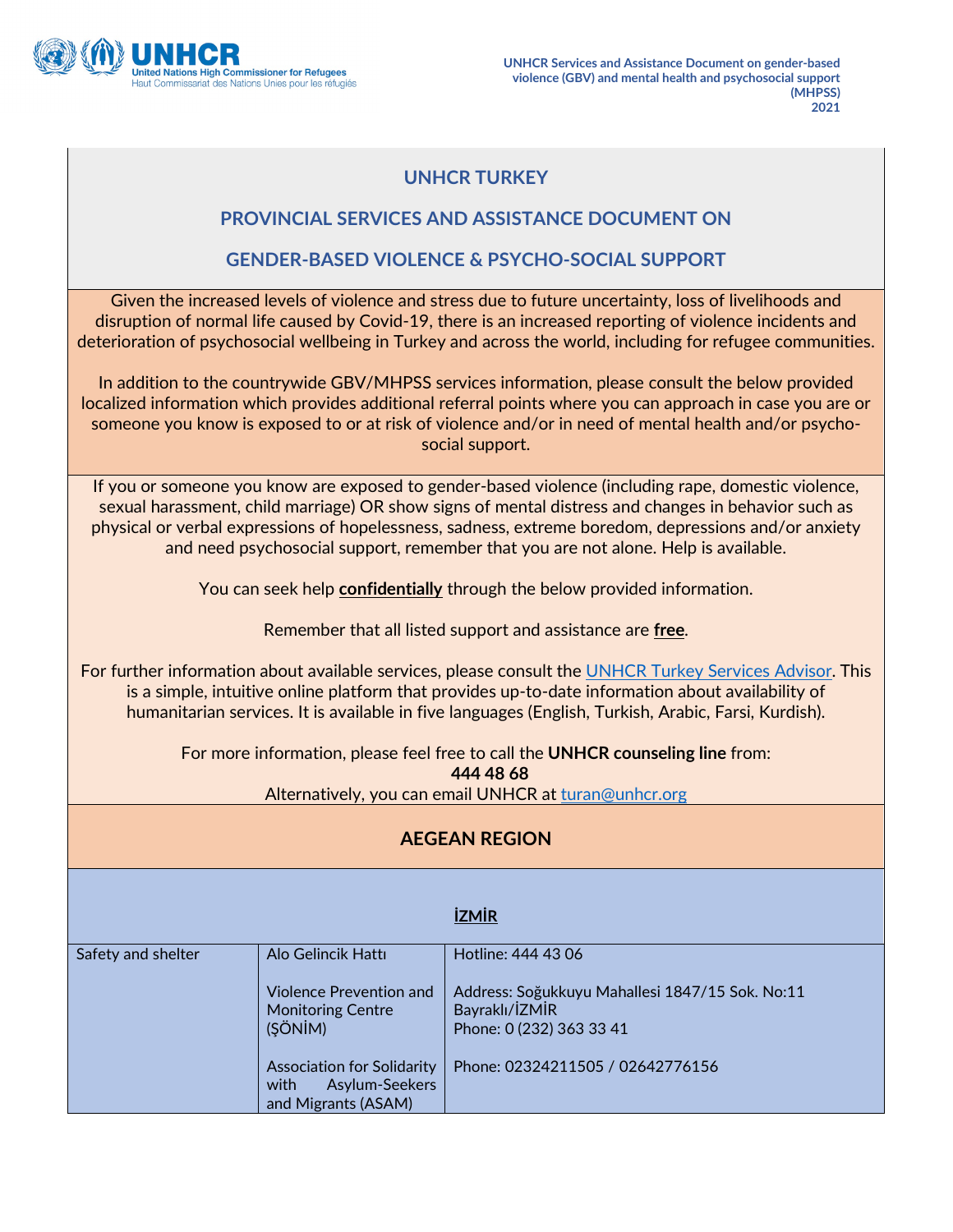

F

T

 $\overline{\phantom{a}}$ 

|                                                                                        | Izmir                                                                                                                                                                                                                                                        |                                                                                                                                                                                                                           |
|----------------------------------------------------------------------------------------|--------------------------------------------------------------------------------------------------------------------------------------------------------------------------------------------------------------------------------------------------------------|---------------------------------------------------------------------------------------------------------------------------------------------------------------------------------------------------------------------------|
|                                                                                        | Mülteci-Der - İzmir                                                                                                                                                                                                                                          | Phone: 0232 483 54 21/ 0549 483 54 21/ 0549 483 54 22                                                                                                                                                                     |
|                                                                                        | <b>Refugee Support Centre</b><br>(Mülteci Destek Merkezi<br>(MUDEM) Izmir                                                                                                                                                                                    | Phone (Arabic): 05496352138<br>(Farsi): 05496352139                                                                                                                                                                       |
| <b>Public health services</b>                                                          | For Provincial Directorates of Health, District Directorates of Health, Family Health<br>Clinics, public hospitals and university hospitals close to your residence, please refer to<br>UNHCR Turkey Services Advisor: https://turkey.servicesadvisor.org/tr |                                                                                                                                                                                                                           |
| <b>Women's Counselling</b><br>and Solidarity Centres<br>under Local<br>Administrations | Izmir Metropolitan<br><b>Municipality Women</b><br><b>Counselling Centre</b>                                                                                                                                                                                 | Phone: 0 232 293 42 93                                                                                                                                                                                                    |
| Mental Health and<br>Psycho-social Support                                             | Dünya Doktorları<br>Derneği                                                                                                                                                                                                                                  | Phone: 0 232 483 00 43 & 0 538 393 78 88                                                                                                                                                                                  |
|                                                                                        | Sağlıkta Genç<br>Yaklaşımlar                                                                                                                                                                                                                                 | Phone: 02324650646                                                                                                                                                                                                        |
|                                                                                        | <b>Turkish Red Crescent</b><br>(Kızılay) Community<br>Centre                                                                                                                                                                                                 | Address: 1416 Sk. No:20/C Kahramanlar/İZMİR<br>Phone: 0232 482 08 30                                                                                                                                                      |
| Legal assistance                                                                       | <b>Bar Association</b>                                                                                                                                                                                                                                       | Address: 1456 Sokak, No: 14, Alsancak / İZMİR<br>Phone: 0 (232) 463 00 14 / 0 (232) 400 00 00                                                                                                                             |
|                                                                                        | <b>Women's Rights Centre</b>                                                                                                                                                                                                                                 | Phone: 0 232 400 00 04                                                                                                                                                                                                    |
| Livelihoods Support                                                                    | <b>Turkey Employment</b><br>Agency (IŞKUR)                                                                                                                                                                                                                   | For vocational training and employment opportunities, please<br>visit directorates or service centres (if any) of IŞKUR in your<br>province. You may reach contact information here:                                      |
|                                                                                        |                                                                                                                                                                                                                                                              | https://www.iskur.gov.tr/iletisim                                                                                                                                                                                         |
|                                                                                        |                                                                                                                                                                                                                                                              | <b>ANTALYA</b>                                                                                                                                                                                                            |
| Safety and shelter                                                                     | <b>Alo Gelincik Hattı</b>                                                                                                                                                                                                                                    | Hotline: 444 43 06                                                                                                                                                                                                        |
|                                                                                        | <b>Violence Prevention and</b><br><b>Monitoring Centre</b><br>(ŞÖNİM)                                                                                                                                                                                        | Address: Kızılsaray Mahallesi Yener Ulusoy Bulvarı 68. Sokak<br>No:4 Muratpaşa/ANTALYA<br>Phone: 0 (242) 227 20 62/ 0 (242) 244 17 26/ 0 (242) 227<br>68 68                                                               |
| <b>Public health services</b>                                                          | For Provincial Directorates of Health, District Directorates of Health, Family Health<br>Clinics, public hospitals and university hospitals close to your residence, please refer to<br>UNHCR Turkey Services Advisor: https://turkey.servicesadvisor.org/tr |                                                                                                                                                                                                                           |
| Legal assistance                                                                       | <b>Bar Association</b>                                                                                                                                                                                                                                       | Address: Meltem Mahallesi 3822. Sokak Barohan Kat: 2<br>Muratpaşa/Antalya<br>Phone: 0 242 238 61 55 - 56 - 57 - 58 - 59                                                                                                   |
| <b>Livelihoods Support</b>                                                             | <b>Turkey Employment</b><br>Agency (IŞKUR)                                                                                                                                                                                                                   | For vocational training and employment opportunities, please<br>visit directorates or service centres (if any) of ISKUR in your<br>province. You may reach contact information here:<br>https://www.iskur.gov.tr/iletisim |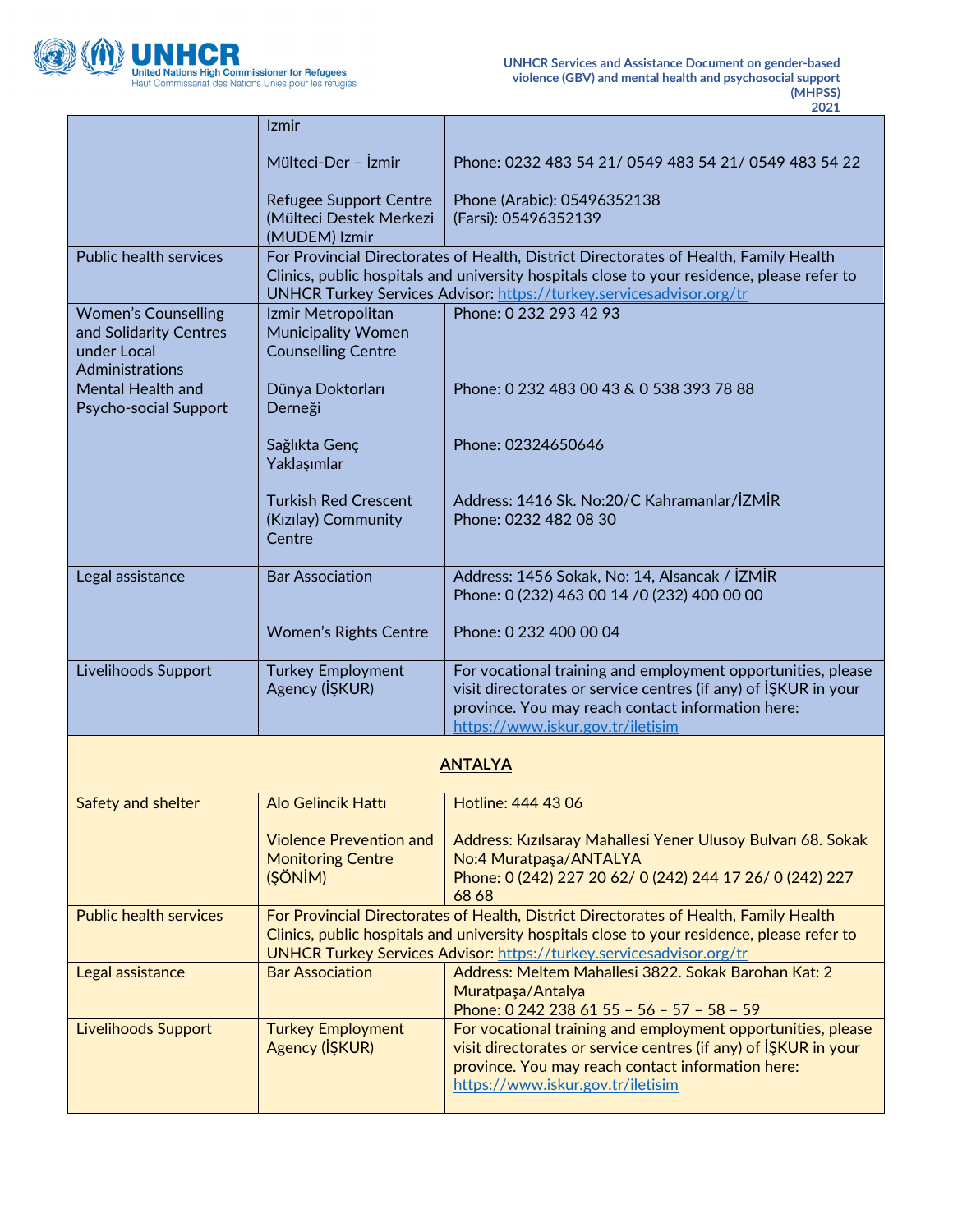

٦

| <b>BURDUR</b>                              |                                                                                                                                                                                                                                                              |                                                                                                                                                                                                                           |
|--------------------------------------------|--------------------------------------------------------------------------------------------------------------------------------------------------------------------------------------------------------------------------------------------------------------|---------------------------------------------------------------------------------------------------------------------------------------------------------------------------------------------------------------------------|
| Safety and shelter                         | Alo Gelincik Hattı                                                                                                                                                                                                                                           | Hotline: 444 43 06                                                                                                                                                                                                        |
|                                            | <b>Violence Prevention and</b><br><b>Monitoring Centre</b><br>(ŞÖNİM)                                                                                                                                                                                        | Address: Bahçelievler Mahallesi Stadyum Caddesi No:29<br>Merkez/BURDUR<br>Phone: 0 (248) 233 19 99                                                                                                                        |
| <b>Public health services</b>              | For Provincial Directorates of Health, District Directorates of Health, Family Health<br>Clinics, public hospitals and university hospitals close to your residence, please refer to<br>UNHCR Turkey Services Advisor: https://turkey.servicesadvisor.org/tr |                                                                                                                                                                                                                           |
| Legal assistance                           | <b>Bar Association</b>                                                                                                                                                                                                                                       | Address: Çeşmedami Mahallesi Hükümet Caddesi No:22<br>(Avukat Evi) Merkez / Burdur<br>Phone: 0 248 233 49 55                                                                                                              |
| Livelihoods Support                        | <b>Turkey Employment</b><br>Agency (IŞKUR)                                                                                                                                                                                                                   | For vocational training and employment opportunities, please<br>visit directorates or service centres (if any) of ISKUR in your<br>province. You may reach contact information here:<br>https://www.iskur.gov.tr/iletisim |
| <b>DENİZLİ</b>                             |                                                                                                                                                                                                                                                              |                                                                                                                                                                                                                           |
| Safety and shelter                         | Alo Gelincik Hattı                                                                                                                                                                                                                                           | Hotline: 444 43 06                                                                                                                                                                                                        |
|                                            | <b>Violence Prevention and</b><br><b>Monitoring Centre</b><br>(ŞÖNİM)                                                                                                                                                                                        | Address: Kervansaray Mahallesi Barbaros Caddesi No:145<br>Pamukkale/DENIZLI<br>Phone: 0 (258) 266 41 66/<br>0 (258) 266 41 55                                                                                             |
|                                            | <b>Association for Solidarity</b><br>with<br>Asylum-Seekers<br>and Migrants (ASAM)<br>Denizli                                                                                                                                                                | Phone: 0258 261 67 66                                                                                                                                                                                                     |
|                                            | Positive Living<br>Association                                                                                                                                                                                                                               | Phone: 0850 888 0 539                                                                                                                                                                                                     |
| Public health services                     | For Provincial Directorates of Health, District Directorates of Health, Family Health<br>Clinics, public hospitals and university hospitals close to your residence, please refer to<br>UNHCR Turkey Services Advisor: https://turkey.servicesadvisor.org/tr |                                                                                                                                                                                                                           |
| Legal assistance                           | <b>Bar Association</b>                                                                                                                                                                                                                                       | Adalet Mahallesi Fatih Sultan Mehmet Caddesi No:3/A<br>Merkezefendi/ Denizli<br>Phone: 0 258 261 29 48 -242 55 35                                                                                                         |
| Livelihoods Support                        | <b>Turkey Employment</b><br>Agency (IŞKUR)                                                                                                                                                                                                                   | For vocational training and employment opportunities, please<br>visit directorates or service centres (if any) of IŞKUR in your<br>province. You may reach contact information here:<br>https://www.iskur.gov.tr/iletisim |
| Mental Health and<br>Psycho-social Support | <b>ASAM Denizli</b><br>Positive Living<br>Association                                                                                                                                                                                                        | Phone: 0258 261 67 66<br>Phone: 0850 888 0 539                                                                                                                                                                            |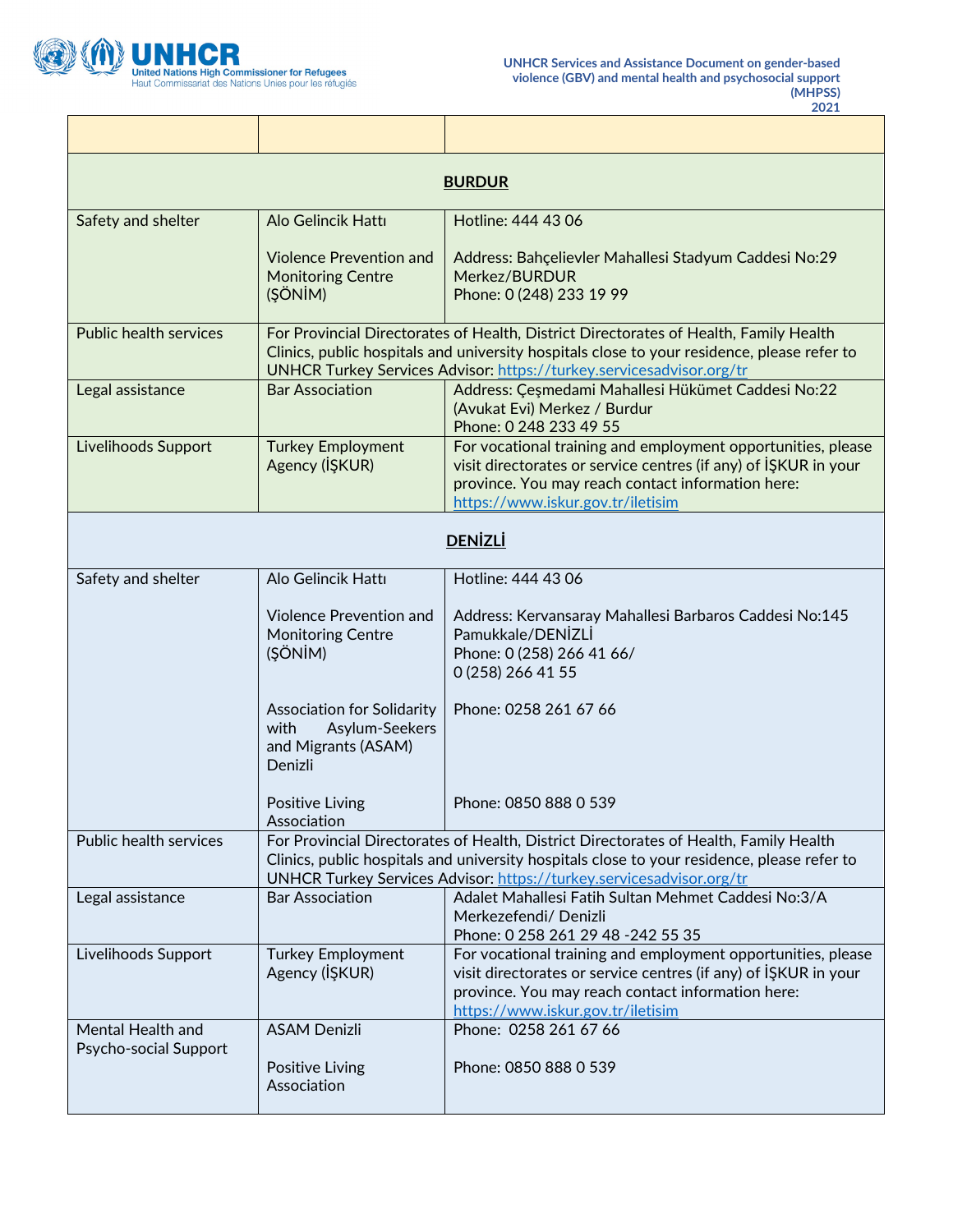

٦Ī,

| <b>MANISA</b>                 |                                                                                                                                                                                                                                                              |                                                                                                                                                                                                                           |
|-------------------------------|--------------------------------------------------------------------------------------------------------------------------------------------------------------------------------------------------------------------------------------------------------------|---------------------------------------------------------------------------------------------------------------------------------------------------------------------------------------------------------------------------|
| Safety and shelter            | Alo Gelincik Hattı                                                                                                                                                                                                                                           | Hotline: 444 43 06                                                                                                                                                                                                        |
|                               | <b>Violence Prevention and</b><br><b>Monitoring Centre</b><br>(ŞÖNİM)                                                                                                                                                                                        | Address: Tevfikiye Mahallesi 3316. Sokak No: 15<br>Yunusemre/MANISA<br>Phone: 0 (236) 232 46 84                                                                                                                           |
| Public health services        | For Provincial Directorates of Health, District Directorates of Health, Family Health<br>Clinics, public hospitals and university hospitals close to your residence, please refer to<br>UNHCR Turkey Services Advisor: https://turkey.servicesadvisor.org/tr |                                                                                                                                                                                                                           |
| Legal assistance              | <b>Bar Associations</b>                                                                                                                                                                                                                                      | Address: Uncubozköy Mah. Mimar Sinan Bulvarı No:179/1<br>Yunusemre / MANISA<br>Phone: 444 45 25/<br>0 236 233 22 23                                                                                                       |
| Livelihoods Support           | <b>Turkey Employment</b><br>Agency (IŞKUR)                                                                                                                                                                                                                   | For vocational training and employment opportunities, please<br>visit directorates or service centres (if any) of ISKUR in your<br>province. You may reach contact information here:<br>https://www.iskur.gov.tr/iletisim |
| <b>USAK</b>                   |                                                                                                                                                                                                                                                              |                                                                                                                                                                                                                           |
| Safety and shelter            | <b>Alo Gelincik Hattı</b>                                                                                                                                                                                                                                    | Hotline: 444 43 06                                                                                                                                                                                                        |
|                               | <b>Violence Prevention and</b><br><b>Monitoring Centre</b><br>(ŞÖNİM)                                                                                                                                                                                        | Address: Atatürk Mahallesi Muhsin Yazıcıoğlu Caddesi No:48<br>Merkez/UŞAK<br>Phone: 0 (276) 223 98 27                                                                                                                     |
| <b>Public health services</b> | For Provincial Directorates of Health, District Directorates of Health, Family Health<br>Clinics, public hospitals and university hospitals close to your residence, please refer to<br>UNHCR Turkey Services Advisor: https://turkey.servicesadvisor.org/tr |                                                                                                                                                                                                                           |
| Legal assistance              | <b>Bar Association</b>                                                                                                                                                                                                                                       | Address: Adalet Sarayı UŞAK<br>Phone: 0 276 215 91 67                                                                                                                                                                     |
| <b>Livelihoods Support</b>    | <b>Turkey Employment</b><br>Agency (IŞKUR)                                                                                                                                                                                                                   | For vocational training and employment opportunities, please<br>visit directorates or service centres (if any) of ISKUR in your<br>province. You may reach contact information here:<br>https://www.iskur.gov.tr/iletisim |
| <b>AYDIN</b>                  |                                                                                                                                                                                                                                                              |                                                                                                                                                                                                                           |
| Safety and shelter            | Alo Gelincik Hattı                                                                                                                                                                                                                                           | Hotline: 444 43 06                                                                                                                                                                                                        |
|                               | <b>Violence Prevention and</b><br><b>Monitoring Centre</b><br>(ŞÖNİM)                                                                                                                                                                                        | Address: Zafer Mahallesi 109. Sokak No:10 Efeler/AYDIN<br>Phone: 0 (256) 214 64 00/<br>0 (256) 214 55 07                                                                                                                  |
| Public health services        | For Provincial Directorates of Health, District Directorates of Health, Family Health<br>Clinics, public hospitals and university hospitals close to your residence, please refer to<br>UNHCR Turkey Services Advisor: https://turkey.servicesadvisor.org/tr |                                                                                                                                                                                                                           |
| Legal assistance              | <b>Bar Association</b>                                                                                                                                                                                                                                       | Address: Germencik Adliye Binası Germencik, Aydın<br>Phone: 0256 5632025                                                                                                                                                  |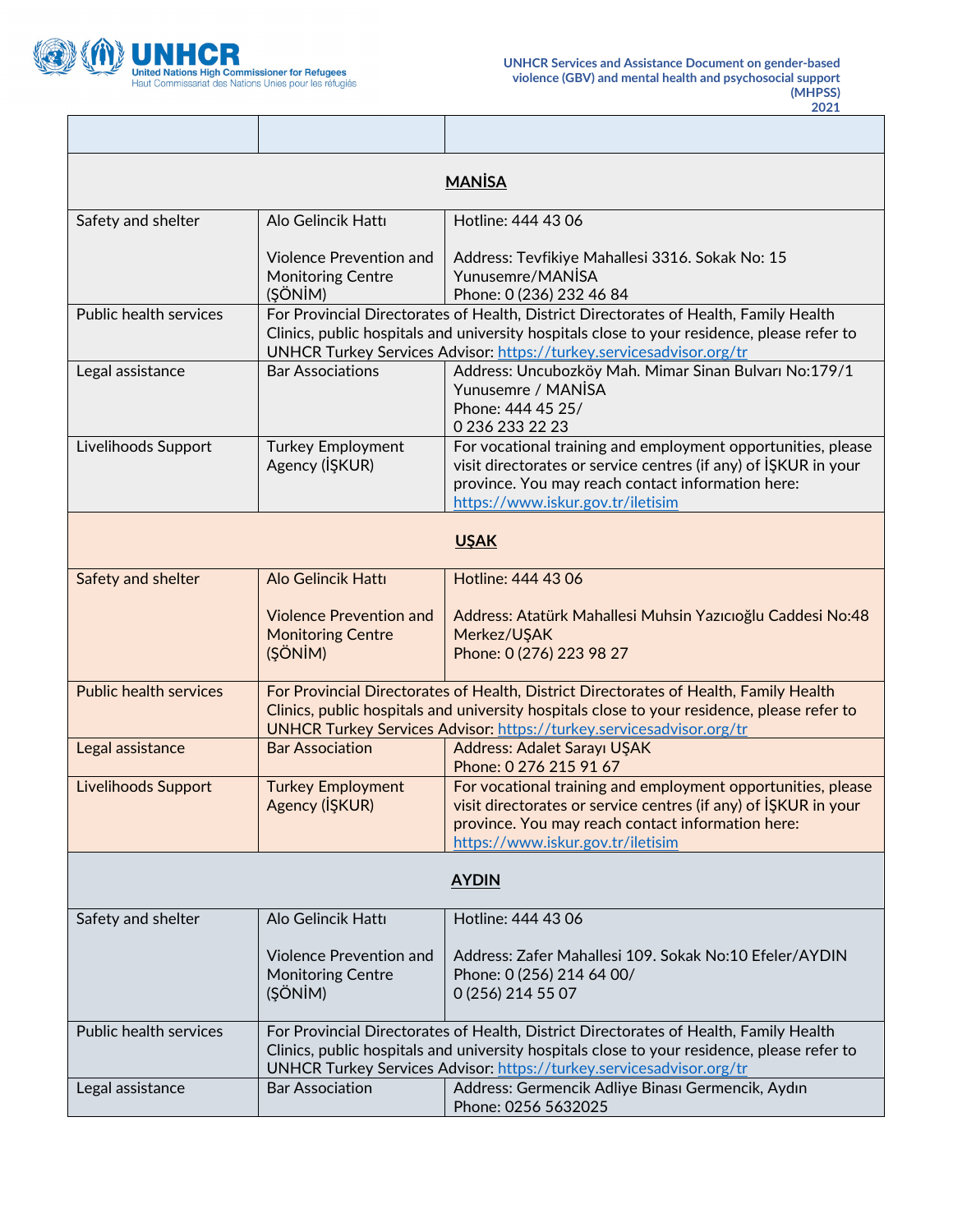

٦

| Livelihoods Support                                      | <b>Turkey Employment</b><br>Agency (IŞKUR)                                                                                                                                                                                                                   | For vocational training and employment opportunities, please<br>visit directorates or service centres (if any) of IŞKUR in your<br>province. You may reach contact information here:<br>https://www.iskur.gov.tr/iletisim                                    |
|----------------------------------------------------------|--------------------------------------------------------------------------------------------------------------------------------------------------------------------------------------------------------------------------------------------------------------|--------------------------------------------------------------------------------------------------------------------------------------------------------------------------------------------------------------------------------------------------------------|
| <b>ISPARTA</b>                                           |                                                                                                                                                                                                                                                              |                                                                                                                                                                                                                                                              |
| Safety and shelter                                       | Alo Gelincik Hattı                                                                                                                                                                                                                                           | Hotline: 444 43 06                                                                                                                                                                                                                                           |
|                                                          | <b>Violence Prevention and</b><br><b>Monitoring Centre</b><br>(ŞÖNİM)                                                                                                                                                                                        | Address: Piri Mehmet Mahallesi 107. Cadde No:21/A<br><b>ISPARTA</b><br>Phone: 0 (246) 223 49 00                                                                                                                                                              |
|                                                          | <b>Association for Solidarity</b><br><b>Asylum-Seekers</b><br>with<br>and Migrants (ASAM)<br>Isparta                                                                                                                                                         | Address: Kutlubey Mah. 1009. Sok. No: 5 Kat: 4 Stilhan Is<br>Hanı Daire: 13 Merkez / Isparta<br>Phone: 0246 202 20 12                                                                                                                                        |
| <b>Public health services</b>                            |                                                                                                                                                                                                                                                              | For Provincial Directorates of Health, District Directorates of Health, Family Health<br>Clinics, public hospitals and university hospitals close to your residence, please refer to<br>UNHCR Turkey Services Advisor: https://turkey.servicesadvisor.org/tr |
| Legal assistance                                         | <b>Bar Association</b>                                                                                                                                                                                                                                       | Address: Modern Eyler Mah. 102.Cad. No:102 ISPARTA<br>Phone: 0 246 210 22 76 - 228 54 10                                                                                                                                                                     |
| Livelihoods Support                                      | <b>Turkey Employment</b><br>Agency (IŞKUR)                                                                                                                                                                                                                   | For vocational training and employment opportunities, please<br>visit directorates or service centres (if any) of ISKUR in your<br>province. You may reach contact information here:<br>https://www.iskur.gov.tr/iletisim                                    |
| <b>Mental Health and</b><br><b>Psycho-social Support</b> | <b>ASAM Isparta</b>                                                                                                                                                                                                                                          | Address: Kutlubey Mah. 1009. Sok. No: 5 Kat: 4 Stilhan İş<br>Hanı Daire: 13 Merkez / Isparta<br>Phone: 0246 202 20 12                                                                                                                                        |
|                                                          |                                                                                                                                                                                                                                                              | <u>MUĞLA</u>                                                                                                                                                                                                                                                 |
| Safety and shelter                                       | Alo Gelincik Hattı                                                                                                                                                                                                                                           | Hotline: 444 43 06                                                                                                                                                                                                                                           |
|                                                          | <b>Violence Prevention and</b><br><b>Monitoring Centre</b><br>(ŞÖNİM)                                                                                                                                                                                        | Address: Emirbeyazıt Mahallesi Dr. Baki Ünlü Caddesi No:7/1<br>2.kat Menteşe/MUĞLA<br>Phone: 0 (252) 212 11 50                                                                                                                                               |
|                                                          | <b>Association for Solidarity</b><br>Asylum-Seekers<br>with<br>and Migrants (ASAM)<br>Mugla                                                                                                                                                                  | ASAM Muğla Address: Emirbeyazıt Mah. Öğretmenler Sok.<br>Özkaya Apt. No: 2 / 5 Merkez / Muğla<br>Phone: 0252 214 02 04<br>ASAM Muğla Bodrum Address: Eski Çeşme Mah. Şapel Sok.<br>No: 7 / 2 Merkez / Bodrum                                                 |
|                                                          |                                                                                                                                                                                                                                                              | Phone: 0252 316 10 80                                                                                                                                                                                                                                        |
| <b>Public health services</b>                            | For Provincial Directorates of Health, District Directorates of Health, Family Health<br>Clinics, public hospitals and university hospitals close to your residence, please refer to<br>UNHCR Turkey Services Advisor: https://turkey.servicesadvisor.org/tr |                                                                                                                                                                                                                                                              |
| Legal assistance                                         | <b>Bar Association</b>                                                                                                                                                                                                                                       | Address: Muslihittin Mah. 12. Sokak No:2/A<br>MENTEŞE/MUĞLA<br>Phone: 444 90 48                                                                                                                                                                              |